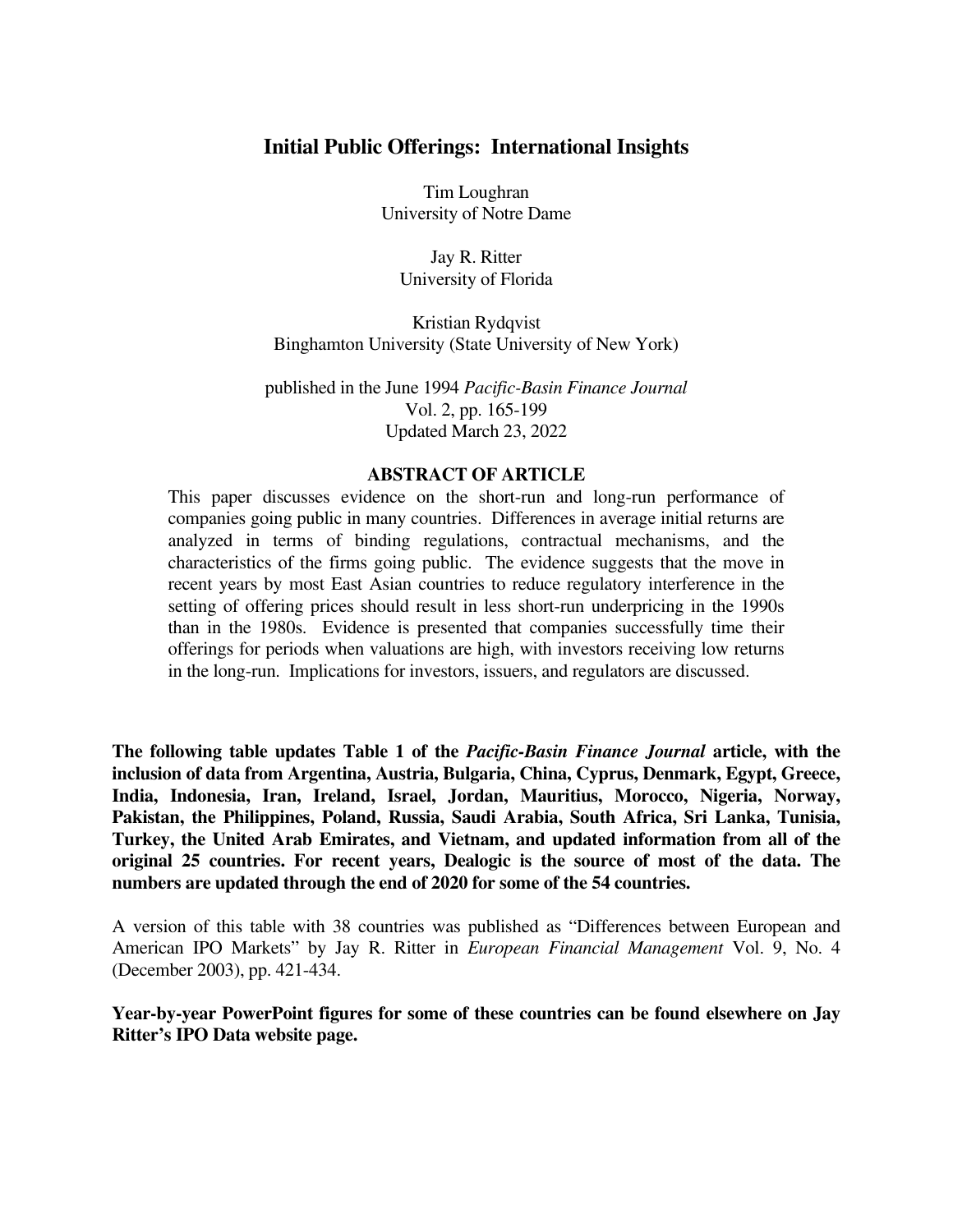## **Table 1**

|                 |                                                                                                                                                    | <b>Sample</b> | <b>Time</b>   | Avg. Initial  |  |  |
|-----------------|----------------------------------------------------------------------------------------------------------------------------------------------------|---------------|---------------|---------------|--|--|
| Country         | <b>Source</b>                                                                                                                                      | <b>Size</b>   | <b>Period</b> | <b>Return</b> |  |  |
| Argentina       | Eijgenhuijsen & van der Valk; Dealogic                                                                                                             | 30            | 1991-2018     | 5.7%          |  |  |
| Australia       | Lee, Taylor & Walter; Woo; Pham; Dealogic2,377                                                                                                     | 1976-2021     | 20.5%         |               |  |  |
| Austria         | Aussenegg; Dealogic                                                                                                                                | 106           | 1971-2018     | 6.2%          |  |  |
| Belgium         | Rogiers, Manigart & Ooghe; Manigart<br>DuMortier; Dealogic                                                                                         | 154           | 1984-2017     | 11.0%         |  |  |
| <b>Brazil</b>   | Aggarwal, Leal & Hernandez; Saito;<br>Ushisima; Dealogic                                                                                           | 310           | 1979-2019     | 29.6%         |  |  |
| <b>Bulgaria</b> | Nikolov                                                                                                                                            | 9             | 2004-2007     | 36.5%         |  |  |
| Canada          | Jog & Riding; Jog & Srivastava;                                                                                                                    | 811           | 1971-2021     | 6.8%          |  |  |
|                 | Kryzanowski, Lazrak & Rakita; Dealogic                                                                                                             |               |               |               |  |  |
| Chile           | Aggarwal, Leal & Hernandez;<br>Celis & Maturana; Dealogic                                                                                          | 88            | 1982-2019     | 6.8%          |  |  |
| China           | Chen, Choi, & Jiang; Jia, Xie, Zhang, & Ritter;                                                                                                    |               |               |               |  |  |
|                 | Qian; Jin; Dealogic; Jia                                                                                                                           | 4,648         | 1990-2021     | 170.7%        |  |  |
| Cyprus          | Gounopoulos, Nounis, and Stylianides;<br>Chandriotis                                                                                               | 73            | 1997-2012     | 20.3%         |  |  |
| Denmark         | Jakobsen & Sorensen; Dealogic                                                                                                                      | 190           | 1984-2021     | 7.6%          |  |  |
| Egypt           | Omran; Hearn                                                                                                                                       | 74            | 1990-2017     | 9.4%          |  |  |
| Finland         | Keloharju; Dealogic                                                                                                                                | 244           | 1971-2021     | 14.5%         |  |  |
| France          | Husson & Jacquillat; Leleux & Muzyka;                                                                                                              | 904           | 1983-2021     | 9.4%          |  |  |
|                 | Paliard & Belletante; Derrien & Womack;<br>Chahine; Ritter; Vismara; Dealogic                                                                      |               |               |               |  |  |
| Germany         | Ljungqvist; Rocholl; Vismara; Dealogic                                                                                                             | 840           | 1978-2020     | 21.8%         |  |  |
| Greece          | Nounis, Kazantzis & Thomas;<br>Thomadakis, Gounopoulos & Nounis                                                                                    | 373           | 1976-2013     | 50.8%         |  |  |
| Hong Kong       | McGuinness; Zhao & Wu; Ljungqvist &<br>Yu; Fung, Gul, and Radhakrishnan; Dealogic                                                                  | 2,301         | 1980-2021     | 40.5%         |  |  |
| India           | Marisetty and Subrahmanyam; Dealogic<br>Seth using Chittorgarh.com                                                                                 | 3,202         | 1990-2020     | 84.0%         |  |  |
| Indonesia       | Suherman; Dealogic                                                                                                                                 | 697           | 1990-2020     | 56.0%         |  |  |
| Iran            | Bagherzadeh                                                                                                                                        | 279           | 1991-2004     | 22.4%         |  |  |
| Ireland         | Dealogic                                                                                                                                           | 38            | 1991-2013     | 21.6%         |  |  |
| <b>Israel</b>   | Kandel, Sarig & Wohl; Amihud & Hauser;<br>Ritter                                                                                                   | 348           | 1990-2006     | 13.8%         |  |  |
| Italy           | Arosio, Giudici & Paleari;<br>Cassia, Paleari & Redondi; Vismara; Dealogic                                                                         | 413           | 1985-2018     | 13.1%         |  |  |
| Japan           | Fukuda; Dawson & Hiraki; Hebner &<br>1970-2021<br>49.0%<br>3,974<br>Hiraki; Pettway & Kaneko; Hamao, Packer,<br>& Ritter; Kaneko & Pettway; Kaneko |               |               |               |  |  |
| Jordan          | Al-Ali and Braik                                                                                                                                   | 53            | 1999-2008     | 149.0%        |  |  |

## **Equally weighted average initial returns for 54 countries**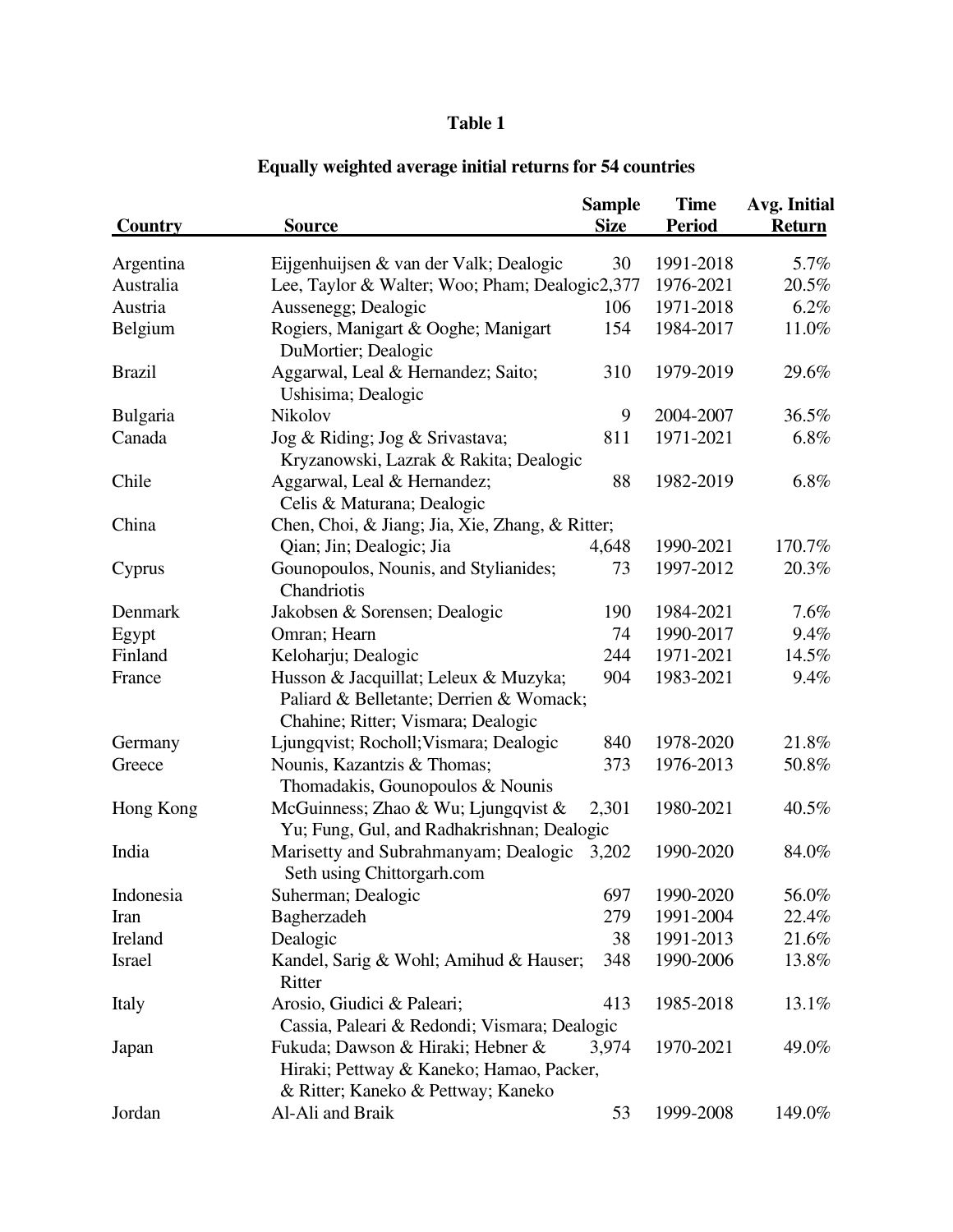|                                       |                                                                               | <b>Sample</b>             | <b>Time</b>   | Avg. Initial  |  |
|---------------------------------------|-------------------------------------------------------------------------------|---------------------------|---------------|---------------|--|
| <b>Country</b>                        | <b>Source</b>                                                                 | <b>Size</b>               | <b>Period</b> | <b>Return</b> |  |
|                                       |                                                                               |                           |               |               |  |
| Korea                                 | Dhatt, Kim & Lim; Ihm; Choi & Heo;                                            | 2,246                     | 1980-2021     | 52.7%         |  |
|                                       | Mosharian & Ng; Cho; Joh; Dealogic; Lee                                       |                           |               |               |  |
| Malaysia                              | Isa; Isa & Yong; Yong; Ma; Dealogic                                           | 571                       | 1980-2019     | 50.3%         |  |
| Mauritius                             | <b>Bundoo</b>                                                                 | 40                        | 1989-2005     | 15.2%         |  |
| Mexico                                | Aggarwal, Leal & Hernandez;<br>Eijgenhuijsen & van der Valk; Villarreal       | 149                       | 1987-2017     | 9.9%          |  |
| Morocco                               | Alami Talbi; Hearn                                                            | 33                        | 2000-2011     | 33.3%         |  |
| Netherlands                           | Wessels; Eijgenhuijsen & Buijs;<br>Jenkinson, Ljungqvist, & Wilhelm; Dealogic | 245<br>1983-2021<br>12.0% |               |               |  |
| New Zealand                           | Vos & Cheung; Camp & Munro;<br>Alqahtani; Dealogic                            | 269                       | 1979-2018     | 15.9%         |  |
| Nigeria                               | Ikoku; Achua; Dealogic                                                        | 125                       | 1989-2017     | 12.8%         |  |
| Norway                                | Emilsen, Pedersen & Saettem; Liden;<br>Dealogic; Fjesme                       | 368                       | 1984-2021     | 10.3%         |  |
| Pakistan                              | Mumtaz                                                                        | 80                        | 2000-2013     | 22.1%         |  |
| Philippines                           | Sullivan & Unite; Dealogic                                                    | 173                       | 1987-2018     | 17.3%         |  |
| Poland                                | Jelic & Briston; Woloszyn; Sieradzki                                          | 350                       | 1991-2019     | 11.7%         |  |
| Portugal                              | Almeida & Duque; Dealogic                                                     | 33                        | 1992-2017     | 11.5%         |  |
| Russia                                | Dealogic                                                                      | 64                        | 1999-2013     | 3.3%          |  |
| Saudi Arabia                          | Al-Anazi, Forster, & Liu; Alqahtani                                           | 80                        | 2003-2011     | 239.8%        |  |
| Singapore                             | Lee, Taylor & Walter; Dawson; Dealogic                                        | 722                       | 1973-2021     | 24.7%         |  |
| South Africa                          | Page & Reyneke; Ali, Subrahmanyam &<br>Gleason; Dealogic                      | 342                       | 1980-2018     | 17.2%         |  |
| Spain                                 | Ansotegui & Fabregat; Alvarez Otera;<br>Dealogic                              | 204                       | 1986-2021     | 9.5%          |  |
| Sri Lanka                             | Samarakoon; Dealogic                                                          | 134                       | 1987-2018     | 28.9%         |  |
| Sweden                                | Rydqvist; Schuster; de Ridder                                                 | 442                       | 1980-2021     | 28.2%         |  |
| Switzerland                           | Kunz, Drobetz, Kammermann & Walchli;<br>Dealogic                              | 173                       | 1983-2021     | 24.6%         |  |
| Taiwan                                | Chen; Chiang                                                                  | 1,974                     | 1980-2021     | 37.6%         |  |
| Thailand                              | Wethyavivorn & Koo-smith; Lonkani &                                           | 785                       | 1987-2021     | 39.8%         |  |
|                                       | Tirapat; Ekkayokkaya and Pengniti;<br>Vithessonthi; Dealogic                  |                           |               |               |  |
| Tunisia                               | Hearn, Dealogic                                                               | 38                        | 2001-2014     | 21.7%         |  |
| Turkey                                | Kiymaz; Durukan; Ince; Kucukkocaoglu;                                         | 491                       | 1990-2021     | 12.2%         |  |
|                                       | Elma; Tanyeri, Ozturkkal, & Tirtiroglu                                        |                           |               |               |  |
| United Arab EmiratesAlanzi & Al-Zoubi |                                                                               | 24                        | 2003-2010     | 270.1%        |  |
| <b>United Kingdom</b>                 | Dimson; Vismara; Levis; Vismara;                                              | 5,309                     | 1959-2020     | 15.7%         |  |
|                                       | Doukas & Hoque; Khurshed                                                      |                           |               |               |  |
| <b>United States</b>                  | Ibbotson, Sindelar & Ritter; Ritter                                           | 13,718                    | 1960-2021     | 17.5%         |  |
| <u>Vietnam</u>                        | Tran, Le & Hoang; Nguyen, Trinh, & Ninh 167                                   |                           | 2005-2017     | <u>33.3%</u>  |  |

Sources: See references listed in the published 1994 article and updates listed below. Where more than one set of authors is listed as a source of information, combined sample sizes have been constructed. Average initial returns are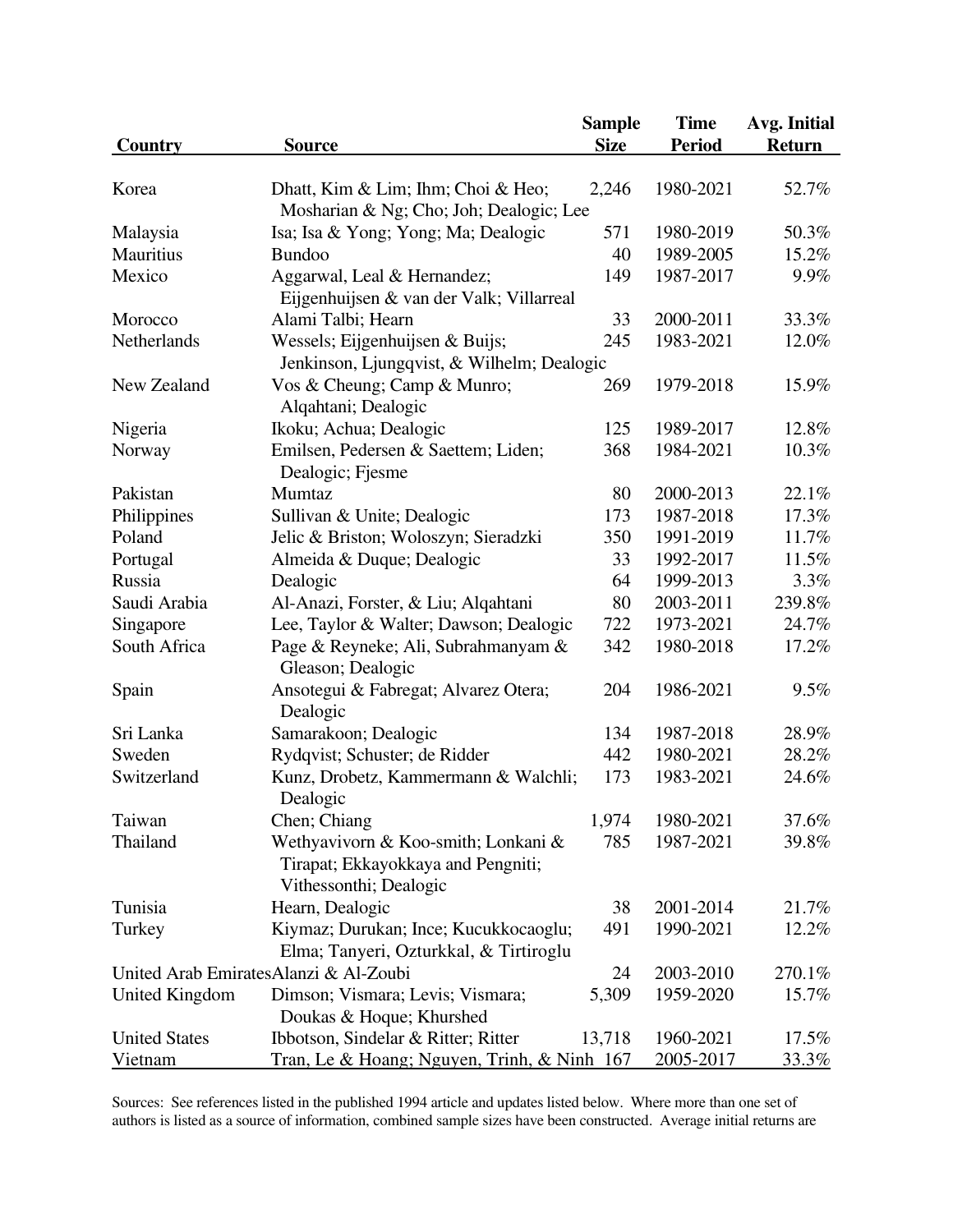constructed in different manners from study to study. In general, in countries where market prices are available immediately after offerings, the one-day raw return is reported. In countries where there is a delay before unconstrained market prices are reported, market-adjusted returns over an interval of several weeks are reported. All of the averages weight each IPO equally.

The Argentine numbers are from Hans Eijgenhuijsen and Rob van der Valk for 20 IPOs from 1991-1994. Dealogic is the source for 10 IPOs from 2007-2018. The Australian numbers for 1990-95 are from Li-Anne Woo's University of New South Wales (UNSW) dissertation. The 1996-2005 Australian numbers are from Peter Pham at the UNSW. The 2006-18 numbers are from Dealogic. Note that most Australian IPOs are very small with an offer price of 20 cents per share, raising A\$3-8 million, and are frequently in the mining industry. The Austrian numbers are from Wolfgang Aussenegg's Vienna University of Technology working paper for 1984-2006, and from him for 2007-2013. Only main market IPOs are included. For 2014-2018, Dealogic is the source. The updated Belgian numbers come from Sophie Manigart of the University of Ghent, with assistance from Alexander Ljungqvist of NYU. For 2000-2004, the Belgian numbers are from Christophe DuMortier. For 2005-2017, the Belgian numbers are from Dealogic, and include Belgian companies that went public in continental Europe.

The Brazilian numbers (62 IPOs with 78.5% underpricing) from 1979-1990 are from Aggarwal, Leal, & Hernandez, and (44 IPOs with 6.7% underpricing) from 2004-2006 are from Dealogic. There are also 74 IPOs from 1995-2003 with unknown underpricing. Richard Saito has also provided numbers from 2004-2006. The 1997-2006 volume numbers are from Emerson Faria, based on information at www.boverspa.com.br. The 2007-2011 numbers (95 IPOs with average underpricing of 3.3%) are from Roberto Ushisima. For 2012-December 2019, the 35 IPOs with 2.8% average underpricing are from Dealogic. The Bulgarian numbers for 2004-January 2007 are from von Georgi Nikolov's University of Innsbruck dissertation.

The updated Canadian numbers are from Lawrence Kryzanowski, Skander Lazrak, and Ian Rakita's 2006 *Multinational Finance Journal* article "The Behavior of Prices, Trades and Spreads for Canadian IPOs." For 2003-2021, I have used numbers calculated from Dealogic, using Toronto Stock Exchange-listed IPOs only, and excluding unit offers as well as closed-end funds and REITs. For 2005-2016, I have used numbers from Dealogic and the Toronto Stock Exchange.

The updated Chilean numbers are from Cristian Celis and Gustavo Maturana's 1998 *Revista ABANTE* article and from Franco Parisi, Joseph Ganitsky, and Antonio Parisi's "The Intra-day Returns Approach in Chilean IPOs." For 2004- 2019, I have used numbers from Dealogic.

The Chinese numbers for 1990-2005 were originally from Zhaohui Chen, Jongmoo Jay Choi, and Cao Jiang's 2007 Temple University working paper "Corruption in State Owned Firms: Evidence from China's IPOs." Their numbers are consistent with Lihui Tian and William Megginson's 2006 Peking University and University of Oklahoma working paper "Extreme Underpricing: Determinants of Chinese IPO Initial Returns" for 1992-2000 and Shiguang Ma and Robert Faff's April 2007 *Pacific-Basin Finance Journal* article "Market Conditions and the Optimal IPO Allocation Mechanism in China" for 1994-2003. Slightly revised numbers for 1990-2018 provided by Yiming Qian of the University of Connecticut are now being used. For 2006-2016, data are provided by Chunxin Jia of Peking University, Jay R. Ritter of the University of Florida, Zhen Xie of Shanghai University of Finance and Economics, and Donghang Zhang of the University of South Carolina "Pre-IPO Analyst Coverage: Hype or Information Production?" For 2017, data is provided by Shunlin Song of Central University of Finance and Economics. For 2018, Yiming Qian of the University of Connecticut has provided the numbers. For 2019, Jimmy Jin Of Hong Kong Polytechnic has provided the numbers. For 2020, numbers come from Dealogic, using first-day returns for STAR market IPOs and Shenzhen ChiNext IPOs after August 15, 2020 when market prices were unconstrained, and one-month returns for other IPOs. For 2021, Chunxin Jia of Peking University has supplied the numbers. Chinese IPOs are A shares traded domestically. In 2014, a new regulation limiting stock price changes on the first day of trading was implemented, resulting in a cap of 44% on the first day return, and 10% price changes on subsequent days. The CSRC also started to implement an offer price ceiling of a price-earnings ratio of 23. Consequently, for 2014-2019, average initial returns are computed over a window that is long enough so that an unconstrained market price is established. In 2015-2018, average underpricing of 200% has reappeared. In 2019, the average underpricing on the new STAR market, which did not have a PE of 23 or less constraint, was less than on the other markets.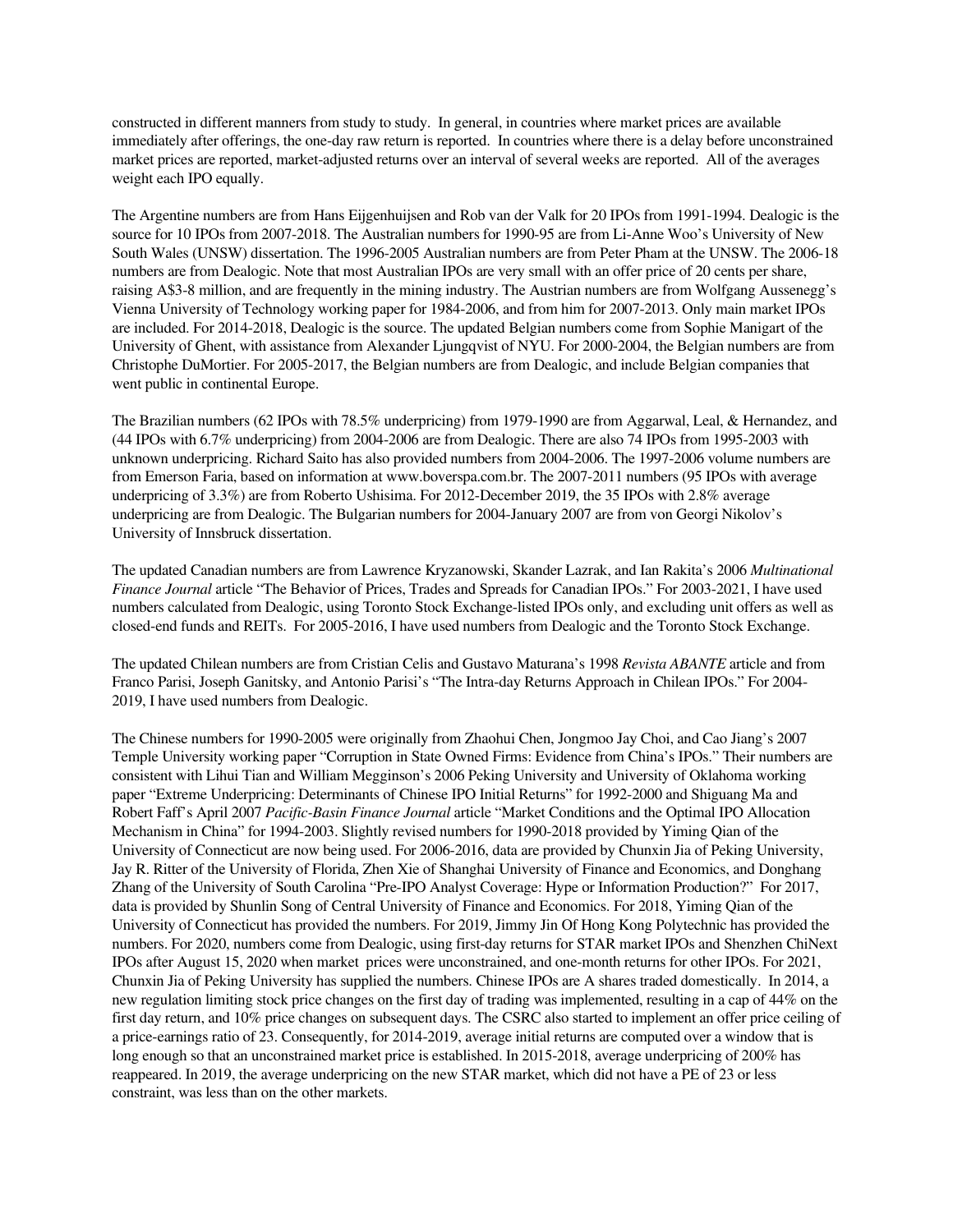Data from Cyprus are provided by Dimitrios Gounopoulos, Christos Nounis, and Paris Stylianides for 1999-2002, whose 2008 *Journal of Financial Decision Making* article "The Short and Long Term Performance of Initial Public Offerings in the Cyprus Stock Exchange" reports numbers for 75 IPOs. The numbers for 51 IPOs reported here exclude 24 IPOs that raised less than U.S.\$1 million (2007 purchasing power). Dimitrios Gounopoulos of the U of Surrey has supplied data for 15 Cypriot IPOs from 2003-2011, and Athos Chandriotis has supplied numbers for 1997-1998. The Danish numbers are from Jan Jacobsen and Ole Sorensen at Copenhagen Business School for 1984-1998, with Dealogic being the source for 1999-2006 (with confirmation from Christian Nielsen) and 2007-2021. The Egyptian numbers for 1990-2000 are for share issue privatizations only, and are in Table 2 of Mohammed Omran's Summer 2005 *Journal of Financial Research* article "Underpricing and Long-run Performance of Share Issue Privatizations in the Egyptian Stock market." The 2001- 2009 numbers are from Bruce Hearn of the University of Sussex. The 2010-2017 numbers are from Dealogic. The Finnish numbers are from Matti Keloharju, and from 2014-2021 from Dealogic (including First North Finland issues).

The French numbers from 1993-98 are from Francois Derrien and Kent Womack. The French numbers from 1999-2000 are from Salim Chahine. The French numbers from 2001-2006 and 2009-2021 are from Dealogic, and exclude Marché Libre IPOs. The 2007-2008 French numbers are from Silvio Vismara. For 2009-2017, closed-end funds, REITs, trusts, and investment funds are excluded, and for 2011 three IPOs with proceeds of less than \$100,000 are also excluded. The German numbers are a weighted average of 27.7% for 407 IPOs from 1978-1999 from Alexander Ljungqvist and 41.0% for 138 Neuer Market IPOs from 2000-2001, with the latter numbers from Jorg Rocholl's 2005 University of North Carolina working paper. For 2002-2006, data on the 107 IPOs comes from Dealogic. For 2007-2009, Silvio Vismara has supplied numbers from the *EurIPO Factbook*. For 2010, the Deutsche Borse website is the source. For 2011-2020, Dealogic is the source for Frankfurt Stock Exchange IPOs (excluding Munich offerings).

The Greek numbers for 1987-1994 can be found in a chapter in Mario Levis' 1996 book *Empirical Issues in Raising Equity Capital*, but the reported numbers for 1976-1989 are from a working paper by Christos Nounis of the National and Kapodistrian University of Athens, and the 1990-2006 numbers are from "Price Cap Effect in the Performance of Greek IPOs" by S. Thomadakis, D. Gounopoulos, and C. Nounis, which uses the first unconstrained market price. Dimitrios Gounopoulos reports that 2010-2013 saw zero IPOs in Greece.

Zhao and Wu's Hong Kong numbers are from a City University of Hong Kong working paper. For 1997-2001, the Hong Kong numbers are from Alexander Ljungqvist and Xiaoyun Yu's 2003 working paper "Stock market development, liquidity, and corporate governance." For 2002-2003, the Hong Kong numbers are from Simon Yu Kit Fung, Ferdinand A. Gul, and Suresh Radhakrishnan's "Investment Banks' Repeated IPO Business Opportunities and IPO Underpricing." For 2004-2021, the Hong Kong numbers are from Dealogic, and include GEM IPOs. The average first-day return on GEM IPOs is much higher than on Main Board IPOs. For 241 GEM IPOs from 2009-2017, the average proceeds were US\$11.9 million with an average first day return of 282.3%, with approximately 10% of GEM IPOs having a first-day return of over 1,000%. The average first-day return on 665 Main Board IPOs was 7.7%. GEM IPOs that were priced in January 2018 and later have not had a high frequency of very high initial returns. Steve Dawson of the University of Hawaii has confirmed the Hong Kong numbers for the early years.

The average initial return for India from 1990-2003 is from the NYU working paper "Group Affiliation and the Performance of Initial Public Offerings in the Indian Stock Market," by Vijaya B Marisetty and Marti G. Subrahmanyam. The average initial return for 1992-93 would be only 35.3% based upon IPOs with an offer price of above 10 Rupees, with the data coming from the 2002 *Managerial Finance* article by Chandra Krishnamurti and Pradeep Kumar. This is only about one-third of the unconditional average for these two years. Indian data for 2005-2007 has been supplied by Vijayi Marisetty. IPOs from 2004-2017 are from Dealogic, excluding SME offerings. Most SME offers have proceeds of less than US\$1 million. For 2018-2020, Rama Seth has supplied data from Chittorgarh.com.

The Indonesian numbers for 1990-2019 are from Suherman of the State University of Jakarta, confirmed for 2002-2003 by Freddy Danny. For IPOs with an offer price of 200 Rupiah or below, a 70% rise is the maximum allowed. For IPOs with an offer price above 200 rupiah up to 5,000, a 50% rise is the maximum allowed (at least during 2011-2020; I am not sure about earlier years). For IPOs with an offer price above 5,000, a 40% rise or fall is the maximum allowed. After the first day of trading, the bands are 35%, 25%, and 20% respectively, starting on January 3, 2017 according to Suherman. For the IPOs in 2012-2020, I have used one-week returns rather than first-day returns for all but 2011, 2013, and 2015. In 2011, 2013, and 2015 the difference between 1-day and 1-week average returns is minimal, but it is large in each year from 2016-2020.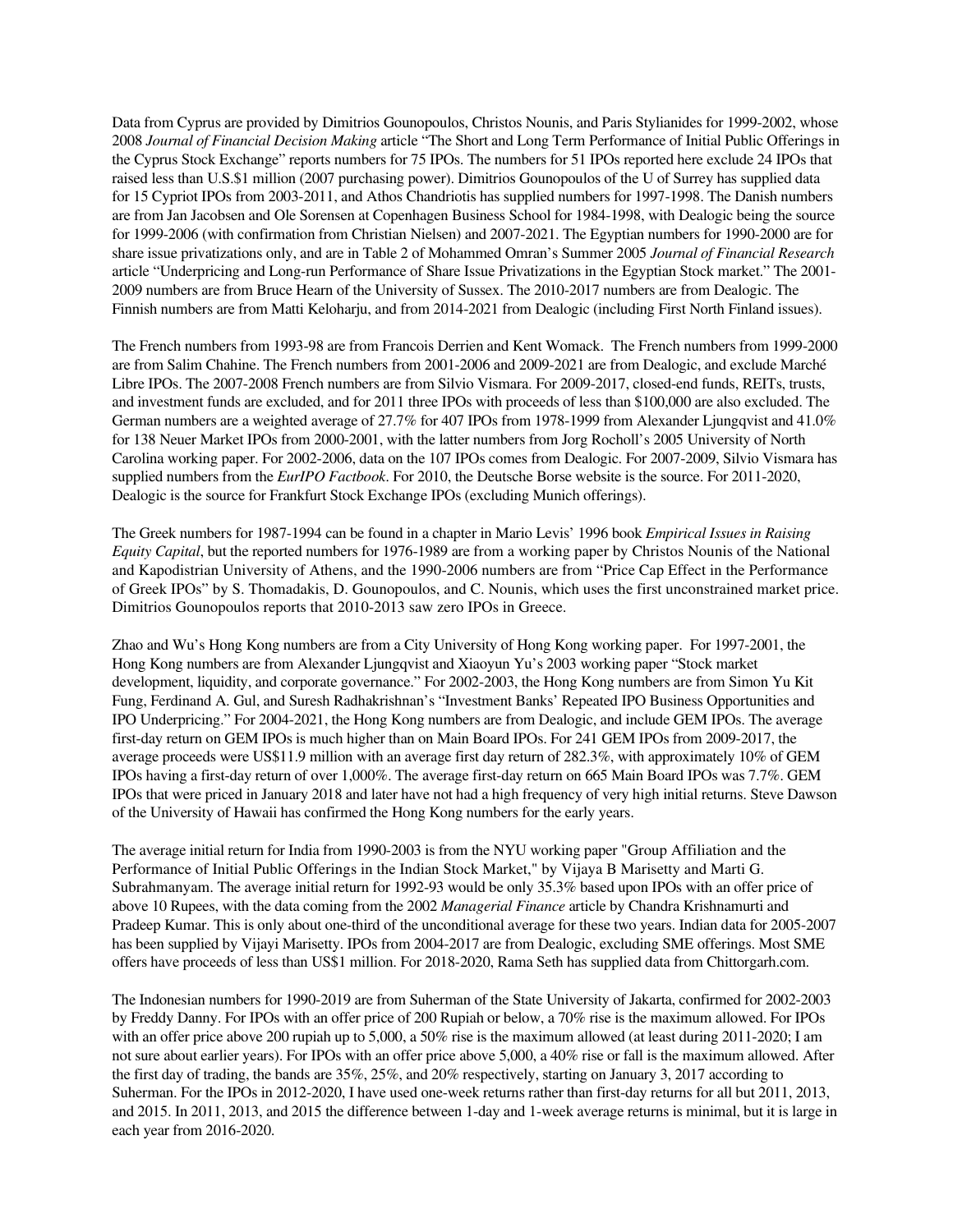The Iranian numbers from 1991-2004 are from Saeed Bagherzadeh's 2006 University of Tehran working paper "The Initial Public Offerings Underpricing and Long-Run Underperformance in the Iranian Emerging Stock Market: Some Empirical Evidence." The Irish numbers are from Dealogic. The Israeli numbers are from Yakov Amihud and Shmuel Hauser's 2001 NYU working paper. Kandel, Sarig, and Wohl's *Review of Financial Studies* article covers the period after Isreali auctions with no price limits became mandatory. For 1999-2006, the numbers for 63 Israeli IPOs are from Dealogic. Many Israeli IPOs are unit offerings, and first-day returns must be carefully constructed to avoid using a unit offer price and market price per share. The updated Italian numbers are from a working paper by Arosio, Giudici and Paleari of Politecnico di Milano and Universita degli Studi di Bergamo through 2000, and from Cassia, Paleari & Redondi for 2001. For 2002-2013, the numbers have been supplied by Silvio Vismara using the EurIPO database. For 2014-2018, Dealogic data is used including both main board and AIM-Italia IPOs.

The updated Japanese numbers are from Hamao, Packer and Ritter's 2000 *Pacific-Basin Finance Journal* article for 1989-1995 OTC firms, and from Takashi Kaneko and Richard Pettway's "Auctions versus Book-Building Underwriting of Japanese IPOs: OTC, Mothers, and Nasdaq-Japan Issues" for 1996-1997. Takashi Kaneko also supplied numbers on TSE-listed IPOs from 1992-1997. Numbers from 1998-2009 are from Kaneko and Pettway and can be found at http://www.fbc.keio.ac.jp/~kaneko/KP-JIPO/top.htm. (This web site also gives individual IPO data.) It should be noted that the Japanese average initial returns are sensitive to whether some very small issues are included, and whether the first trading day close is used or the close on the first day that price limits are not a binding constraint. For example, in December 2006, Piped Bits raised ¥420 million (about \$4 million) by selling 2,000 shares at an offer price of ¥210,000 per share, with a first-day close of ¥430,000 (probably constrained by price limits) and a one-week close of ¥1,200,000 (up 471%). Also in December 2006, eBase sold 1,000 shares at ¥185,000 per share, raising less than \$2 million. The stock closed at ¥428,000 on the first day and ¥890,000 after one week (up 381%). The 1998-2009 numbers use the first closing market price that is unconstrained by price limits. For 2010, 2011, 2014, and 2016, TokyoIPO.com is the source. For 2012-2020, Takashi Kaneko of Keio University is the primary source. For 2015, Takato Hiraki of Tokyo University of Science has also supplied information. For 2015 and 2016, the average first-day returns on IPOs raising more than ¥2 billion were 15.8% and 9.5%, respectively, whereas smaller IPOs had average first-day returns of 117.3% and 96.5%, respectively. Takashi Kaneko's book *Economic Analysis of Initial Public Offering* (in Japanese) on page 134 reports that the average first-day return on 1,620 IPOs from 2001-2017 is 74.8% on an equally weighted basis and 18.6% on a proceeds-weighted basis. He reports that the corresponding numbers for the U.S. for this time period are 13.9% and 12.9%. Takashi Kaneko has also supplied updated numbers for 2,018 IPOs from 2001-2021, with an EW average of 77.3% and a proceeds-weighted average of 15.9%. For these last numbers, ETFs and REITs are not included, and neither are IPOs listed on the Tokyo PRO Market for professional investors.

Jordanian numbers are from Asaad H. Al-Ali and Fayza A. Braik's "An Empirical Investigation of Initial Public Offerings (IPOs) Short Term Underpricing—Evidence in the Jordanian Stock Market" in the *Arab Journal of Administrative Sciences* Vol. 18, No. 2 (2011). 49 of the 53 IPOs are from 2006-2008, with the highest market-adjusted initial returns in 2005 and 2006.

The updated Korean numbers are from Byung Kyun Ihm's 1997 *Korean Journal of Financial Management* and Choi and Heo's 2000 *Korean Journal of Finance* articles, for years through 1996. For 1997-1999, David Ng has supplied the data. For 2000-2009, 963 IPOs from Sung Wook Joh are used, with 7-day returns used for 2000-2003 and first-day returns used for 2004-2009. Seven-day returns are used because of price limits of 124% or 130% for the first day. For 2004-2008, KSE first-day returns supplied by Sungil Cho of Chung-Ang University give very similar numbers. The 1980-1999 average is 74.3% for 558 IPOs, and the 2000-2009 average is 57.2% for 963IPOs. For 2010, Dealogic is the source with seven-day returns used. For 2011-2012 and 2014-2021, Dealogic is the source with 1-day returns used unless the 130% price limit is hit, in which case 1-week returns are used. For 2018-2021, the price limit was raised to 160%. For 2013, Seokhoon Lee of KCMI is the source. For 2020, the Korea Exchange is the source.

The numbers for Malaysia come from several sources: Isa, Isa and Yong, and Othman Yong, and Dealogic. The numbers for most years have been confirmed by Steve Dawson of the University of Hawaii. In general, only Main Board IPOs are included for 1993-2009. Yong has provided numbers separating the main board, second board, and MESDAQ, with the majority of IPOs from 1991-2006 on the second board. There is a 2007 *Journal of Business Finance & Accounting* article by Ahmad, Cambell, and Goodacre that covers 1990-2000. Yusaf P. Ma has provided numbers for 1991-2009 in which all three markets are aggregated, and his numbers are very close to Othman Yong's numbers. For 2007-2008, I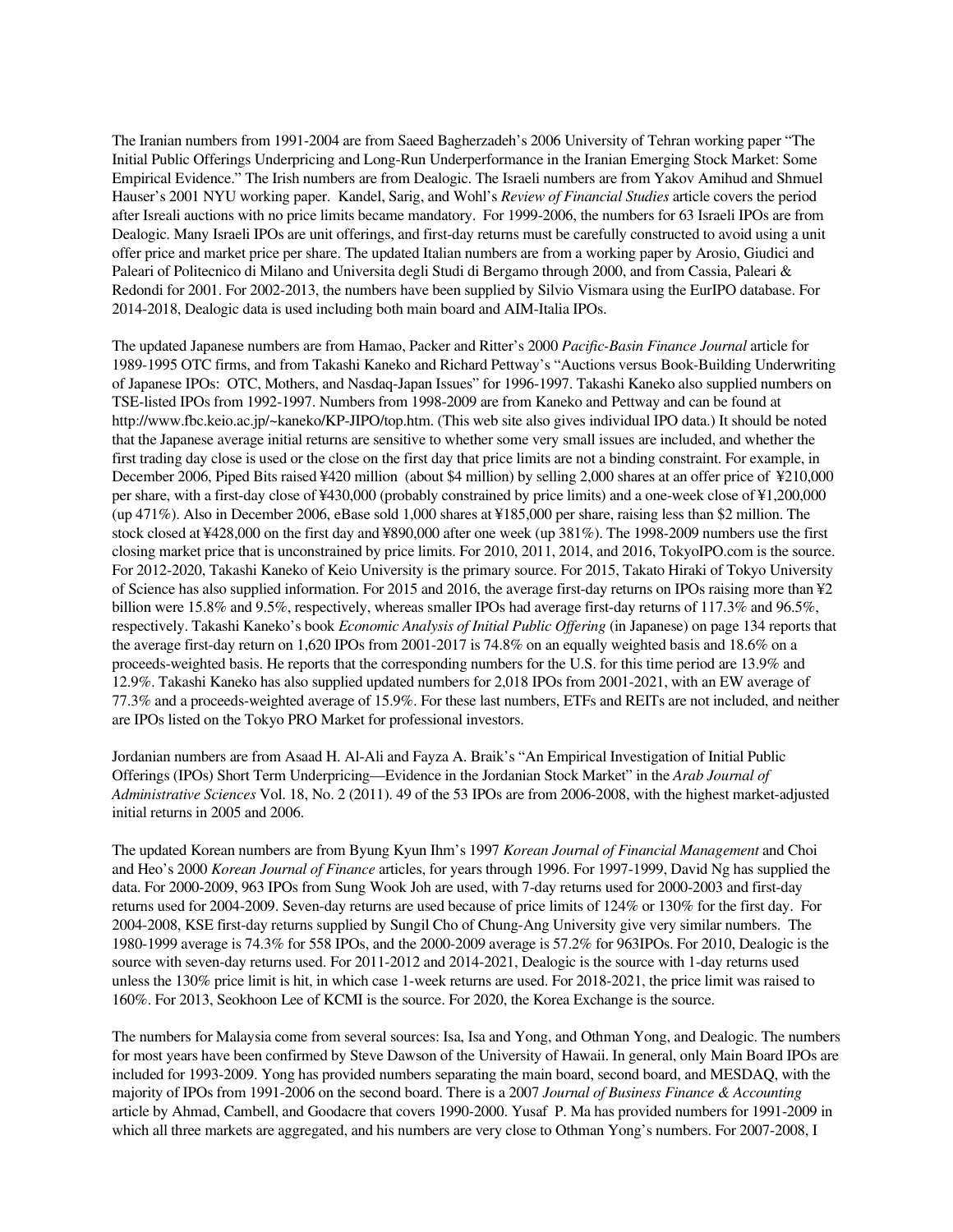have used his numbers for all markets. Even on the main board, many IPOs raise less than US\$5 million. For 2010-2019, Dealogic data is used, with second board (ACE) IPOs included but MESDAQ/LEAP IPOs excluded. Numbers for Mauritius are from Sunil Kumar Bundoo's 2007 *African Journal of Accounting, Economics, Finance, and Banking Research* article "An Analysis of IPOs Underpricing in Mauritius."

Numbers for several European countries for the 1992-99 period are supplied by Jenkinson, Ljungqvist, and Wilhelm, who complied data for their 2003 *Review of Financial Studies* article. The Mexican numbers for 1991- 1994 (51 IPOs with 3.45% underpricing) are from Hans Eijgenhuijsen and Rob van der Valk. For 1995-1999, Josef Schuster and Dealogic are the source of information. For 2000-2012, numbers supplied by the author for Cuauhtemoc Villarreal's December 2013 *Journal of Economics, Finance, and Administration* article is the source, with 21 IPOs having a -0.57% average first-day return. For 2013-2017, Dealogic is the source of Mexican numbers. Information from Morocco for 2004-2007 is from Fatima-Zohra Alami Talbi's 2011 *Banque et Stratégie* article "Les entreprises introduites en Bourse sont-elles correctement évaluées ?" For 2000-2003 and 2008-2011, Bruce Hearn of the University of Sussex is the source. For 2000-2003 and 2008-2010, I have used the end-of-the first week price in that it appears that daily price limits constraint large price rises.

For the Netherlands, the 2000-2006 numbers are from Dealogic and Silvio Vismara, and 1983-1999 numbers have been supplied by Tjalling van der Goot of the University of Amsterdam. 2007-2021 numbers are from Dealogic. The New Zealand numbers for 1992-99 are from a University of Auckland and University of Melbourne working paper by Graeme Camp and Robert Munro. The 2000-2004 numbers for New Zealand have been supplied by Graeme Camp. Data for 2005-2006 and 2011-2018 come from Dealogic. For 2007-2010, the numbers are from Faisal Alqahtani. The Nigerian numbers for 61 IPOs from 1989-1993 are from a University of Southern California working paper by Ikoku. For the 51 IPOs from 1995-2006, the source is Joseph Achua's 2007 University of Nigeria dissertation "Price Performance of Initial Public Offerings: Empirical Evidence from Deregulated Nigerian Capital Market." Data for 1994 is missing. For 2007-2017, Dealogic is the source of information for 13 IPOs, although only 10 have prices.

The Norwegian numbers for 1984-1996 are from N. Haug Emilsen , K. Pedersen, and Frode Saettem, 1997, Børsintroduksjoner, *BETA - Tidsskrift for bedriftsøkonomi* 11, 1-13 (in Norwegian). For 1997-2001, they are from Erik Liden, and from 2002-2021, they are from Dealogic, with corrections from Sturla Fjesme. The Pakistani numbers are from Muhammad Zubair Mumta'z NUST Business School 2014 working paper "An Examination of Shortrun Underpricing of IPOs Using Extreme Bounds Analysis."

The Philippine numbers are from Michael Sullivan and Angelo Unite's 2001 *Pacific-Basin Finance Journal* article for 1987-1997, and Dealogic for 1999-2018 (downloaded Dec. 13, 2018).

The Polish numbers are from Jelic and Briston's 2003 *European Financial Management* article for 1991-1998, from Dealogic for 1999-2004, from Adrian Woloszyn for 2005-2014, and from Rafal Sieradzki for 2015-2019. Starting in 2007, the Polish New Connect market has had many IPOs, primarily of small companies, but only Warsaw Stock Exchange IPOs are included. The New Connect market offers are designed for less than 100 investors and according to Polish law are private placements. Only WSE offers raising capital are included, with other debuts excluded. For example, the 172 debuts on the New Connect market in 2011 are not included, and only 27 of the 38 debuts on the WSE are included. If both a price for shares and for rights to shares are posted, the rights to shares price is used. In Poland, court registration of shares is required, and this frequently takes several days, so the rights to shares price would correspond to the first closing market price. The Portuguese numbers are from Miguel Almeida and Joao Duque's chapter in *Initial Public Offerings: An International Perspective*, edited by Greg. N. Gregoriou (Elsevier, 2006) for 1992-1998, and from Dealogic for 1999-2017. Russian numbers are from Dealogic.

Saudi Arabian numbers through 2010 come from the 2011 Griffith University working paper "IPOs Underpricing in a Demand and Supply Simultaneous Model" by Ahmed Al-Anazi, John Forster, and Benjamin Liu. The authors note that Saudi Arabian IPOs are sold only to domestic investors, and that the largest 32 IPOs in their sample have average underpricing of 170.5% and the other 44 IPOs have average underpricing of 332.8%. Faisal Alqahtani of Taibah University in Saudi Arabia and the University of Auckland supplied 2011 numbers and year-by-year numbers for 2003- 2011. The 2003-2010 numbers are also published in the 2015 *Journal of Multinational Financial Management* article "Extreme IPO Underpricing and the Legal Environment in Wealthy Emerging Economies," by Ahmed S. Alanazi and Haitham A. Al-Zoubi.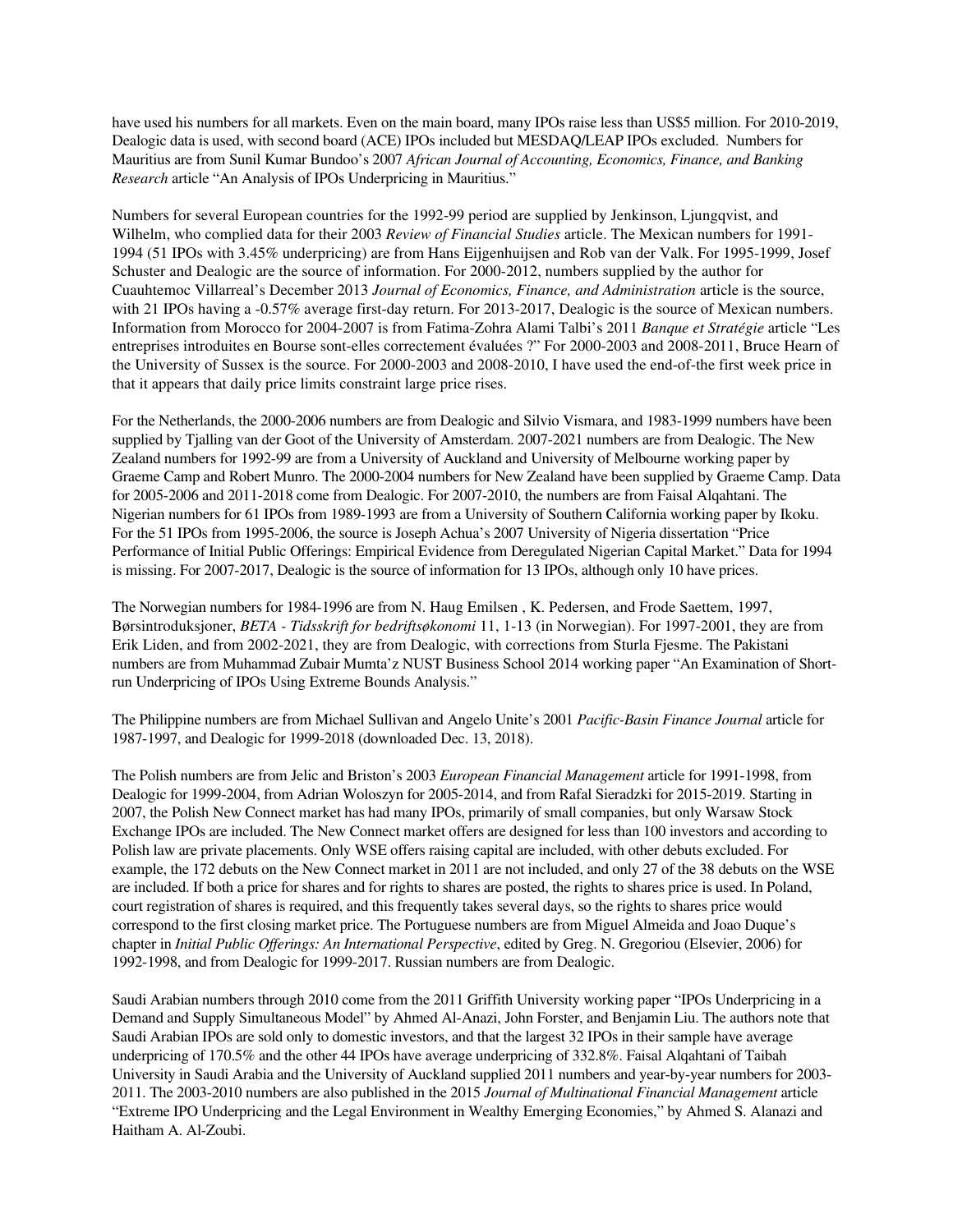Numbers for Singapore from 1992-2001 are from Steve Dawson of the University of Hawaii. Singaporean numbers for 2002-2011, and 2013-21 are from Dealogic. For 2007 and 2012, the 14 Dealogic-listed offerings on Catalist are not included; they have a median proceeds of only US\$5 million. The South African numbers are from Page and Reyneke's Oct-Dec 1997 *Journal of Business, Finance, and Accounting* article "The Timing and Subsequent Performance of Initial Public Offerings on the Johannesburg Stock Exchange" for 1980-1991. For 1995-2004, the numbers are from Alli, Subrahmanyam, and Gleason's "Short and Long Run Performance of IPOs in Post-Apartheid South Africa." See also C. Correia and G. Holman's "An Analysis of Underpricing and Aftermarket Performance of Initial Public Offerings on the Alternative Exchange (AltX)" in the 2008 *South African Journal of Accounting Research* (Vol. 22, No. 1), pp. 97-117. For 2005-2013, the numbers are from Dealogic, and for 2007-2013 they exclude AltX offerings. (For 1995-2002, Josef Schuster reports much higher average first-day returns for South Africa.) For 2014-2018, the numbers are from Dealogic and include JSE Alternative Exchange IPOs

The updated Spanish numbers are from an ESADE working paper by Carmen Ansotegui and Jordi Fabregat and working papers by Susana Alvarez Otera. For 2005-2008, Spanish numbers for 24 IPOs are from Dealogic, with the offerings on the Mercado Alternativo Bursatil (Madrid Stock Exchange Alternative Market) excluded, since they are small offers, with a median proceeds of only US\$4.5 million. For 2009-2021, I include the Alternative Market IPOs. Sri Lanka numbers come from the 2010 *Journal of Multinational Financial Management* "The Short-run Underpricing of Initial Public Offerings in the Sri Lankan Stock Market" by Lalith P. Samarakoon. For 2009-2018, Dealogic is the source of information.

Swedish numbers from 1991-1994 are from Josef Schuster, and for 1995-2021 are provided by Adri de Ridder. For Sweden, offerings on the Aktie Torget and Nordic Growth Market (typically U.S.\$1-3 million in proceeds) from 2009- 2021 are excluded. For 2014-2021, IPOs on the Spotlight market are excluded. The Spotlight IPOs are typically of the same size as the Nordic Growth Market (\$1-3 million) whereas First North Stockholm IPOs are generally larger than that. For 2014-2021, 362 First North Stockholm IPOs are excluded, with an average first-day return of 9.5%. As with other countries, REITs and SPACs are excluded. The Swiss numbers are from a University of Basel working paper by Wolfgang Drobetz, Matthias Kammermann, and Urs Walchli, and for 2001-2006 and 2014-2018 from Dealogic. For 2007-2013, *EurIPO Factbooks* is the source.

The updated Taiwanese numbers are from Hsuan-Chi Chen of the University of New Mexico and Yao-Min Chiang of NTU. Published numbers for smaller samples are contained in a 1997 *Journal of Financial Studies* article by Lin and Sheu and a Hong Kong University of Science and Technology working paper by Gwohorng Liaw, Yu-Jane Liu, and John Wei for 52 auctions from 1995-1998. For the auctions, the average first-day return of 15.06% is computed as an average of the quantity-weighted average price paid in the discriminatory auction tranche and the fixed price paid for the other tranche. Each tranche has a 50% weight. Chiang, Qian, and Sherman (2010 *Review of Financial Studies*) also report numbers for auctions. The 2007-2021 Taiwanese numbers are from Yao-Min Chiang of National Taiwan University, and include the numbers in Chang, Chiang, Qian, and Ritter's 2017 *Review of Financial Studies* article "Pre-Market Trading and IPO Pricing: Evidence" for 188 bookbuilt IPOs for 2006-2010. For 2014-2021, there are 354 IPOs that mainly use auctions.

Thai numbers are from a working paper by Ravi Lonkani (Payap University) and Sunti Tirapat (Chulalongkorn University), for 2000-2006 from Dealogic, and for 2007 from Manapol Ekkayokkaya and Pengniti's Chulalongkorn University paper "Governance Reforms and IPO Underpricing," which covers 1990-2007. The source of 2008 numbers for Thailand is Chaiporn Vithessonthi's "What Explains the Initial Return of Initial Public Offerings after the 1997 Asian Financial Crisis? Evidence from Thailand", a 2013 University of Otago working paper available on SSRN. For 2009- 2021, I use Dealogic data, after excluding 7 fund IPOs, for 226 IPOs on the Stock Exchange of Thailand (110) and the Market for Alternative Investment (116). For IPOs with a first-day return of 200%, the price limit, the initial return is calculated using the one-week price. The average initial return is 32.0% for the 110 SET IPOs and 64.8% for the 116 MAI IPOs before November 2018, and this pattern has continued since then. The average deal value (no inflation adjustment, in U.S. dollars), is \$12.0 million for MAI IPOs and \$88.2 million (with two missing proceeds) for SET IPOs. The Tunisian numbers are from Bruce Hearn of the University of Sussex.

The Turkish numbers are from Halil Krymaz's June 2000 *Journal of Multinational Financial Management* article "The Initial and Aftermarket Performance of IPOs in an Emerging Market: Evidence from Istanbul Stock Exchange" for